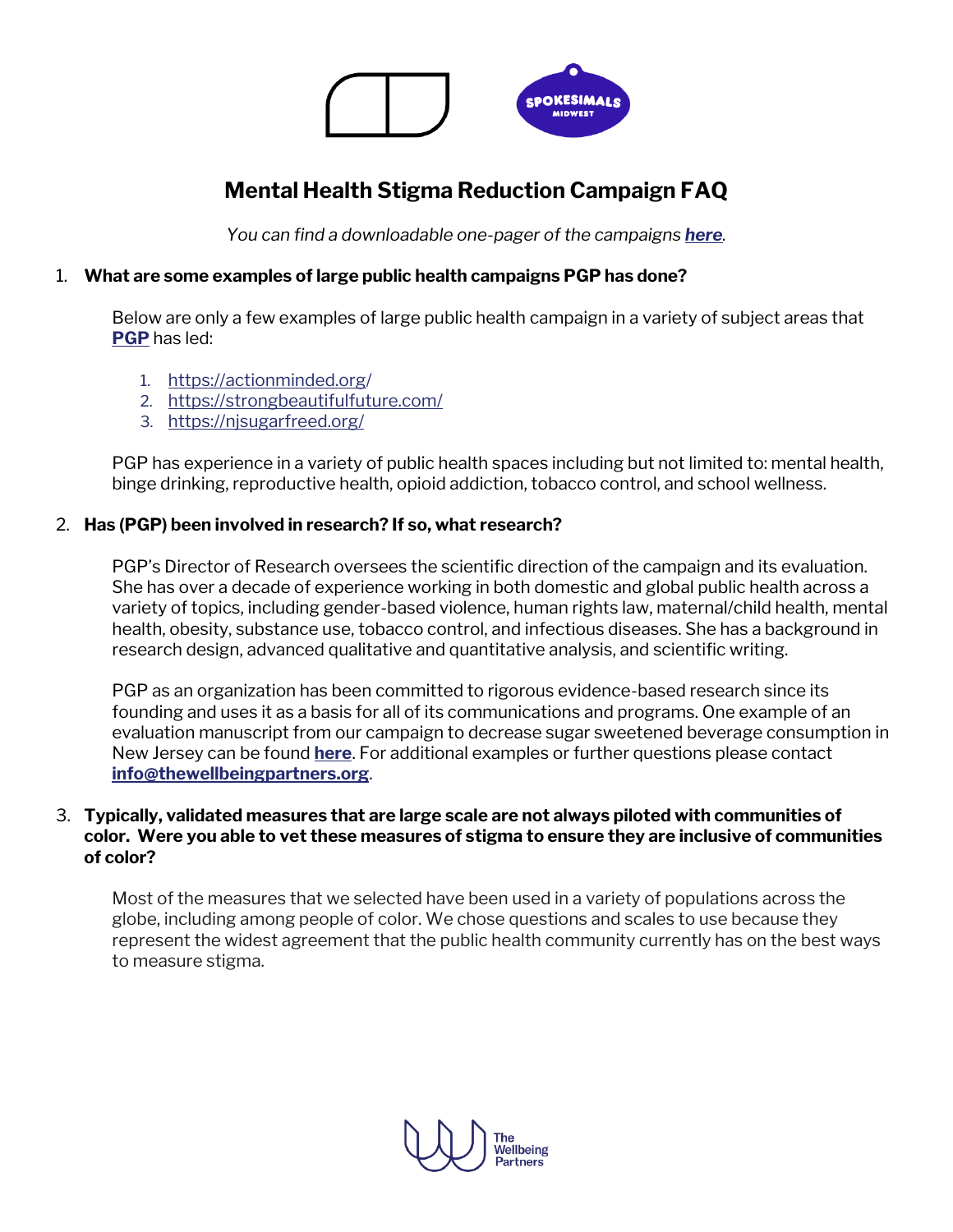

# 4. **Are you planning to get testimonials from each racial/ethnic group? What about different lived experiences?**

This campaign is centered in the lived experiences of individuals. We want everyone, from every background to feel welcomed to submit so we can showcase the variety of people living within the Greater Omaha and Council Bluffs area. We encourage you to help connect as many individuals from a variety of lived experiences to share their story including and not limited to: individuals with recent immigration to the US, individuals who have experienced incarceration, individuals experiencing homelessness or joblessness, etc.

## 5. **What about involving the LGBTQIA population?**

The content of the campaign will reflect those who submit their stories so that means that we need each community-based organization and employer to share this opportunity with a diverse group of races and ethnicities so that the stories reflect our true community. This also includes sexual orientation or gender identity. We want all community members to feel comfortable and willing to share their stories so that individuals see people like them represented. The support from our partners is key to achieving this. Encourage your friends, family, clients, and colleagues to submit a testimonial. As campaign materials are produced, PGP is willing to make modifications that will meet the needs of your organization, neighborhood, etc. If you have any specific ideas, please contact **[info@thewellbeingpartners.org](mailto:info@thewellbeingpartners.org)**.

#### 6. **What is the goal of collective impact within this campaign?**

The goal for Collective Impact is rooted in relationships developed with community-based organizations. This campaign is a community led, grassroots effort aiming to unify and uplift the existing work of community-based organizations in the region. The goal for those communitybased organizations is to help amplify our campaign through their social media and other online channels and assist with testimonial collection. Through developing relationships with community partners, the campaign will provide resources in response to community needs.

#### 7. **Does this campaign include/target youth or children?**

The campaign and overarching strategy are focused on adults aged 18+. We made this decision intentionally because efforts to focus on youth mental health would differ substantially in strategy and messaging. However, we do recognize the importance of focusing on youth, and therefore will be partnering with organizations working in the area that do work with this population. We encourage families to submit pet photos at **[www.SpokesimalsMidwest.com](http://www.spokesimalsmidwest.com/)**.